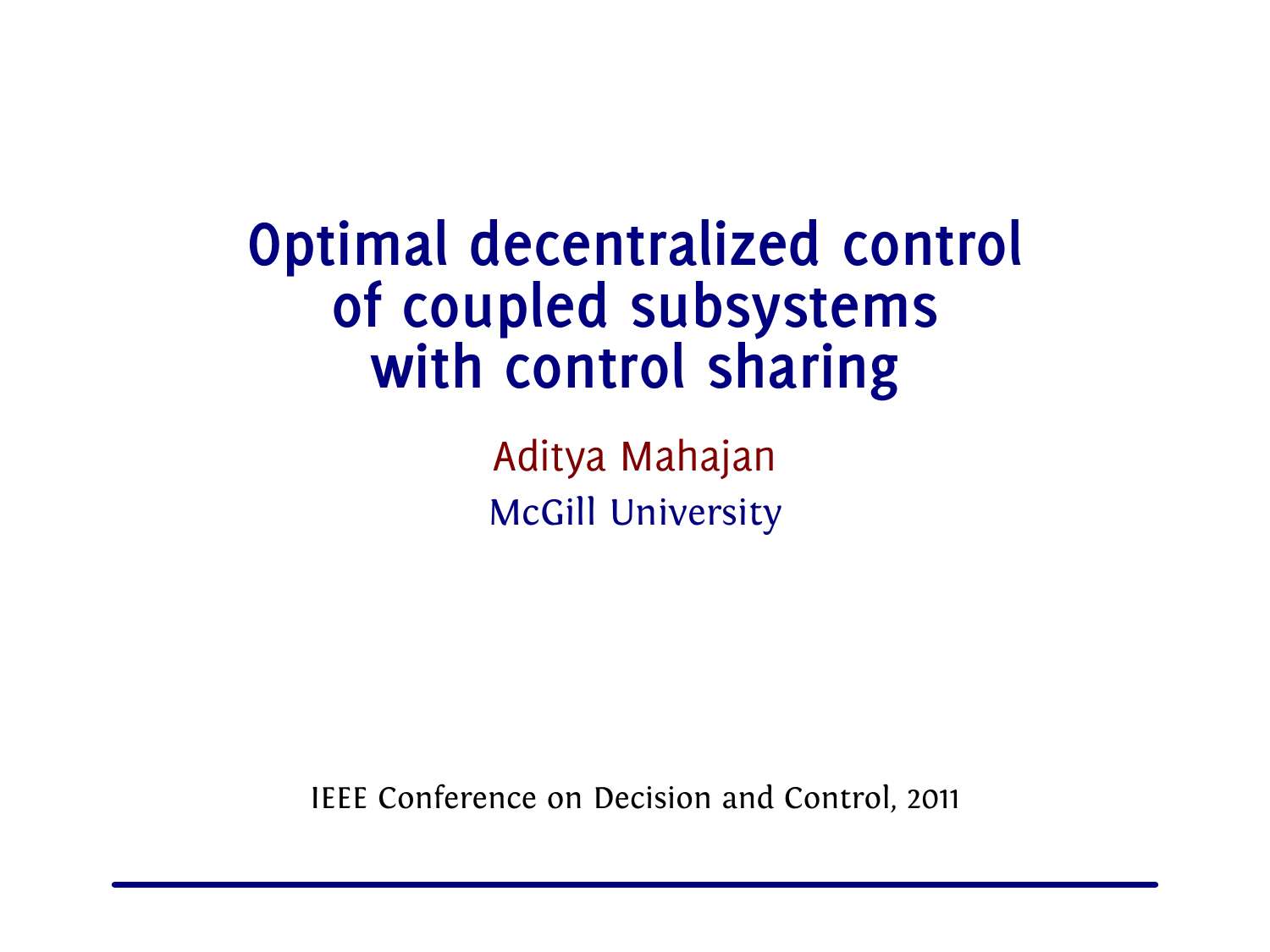### **Notation**

**O** Random variables: *X*, realizations: *x*, state spaces: *X*.

 $a_t^l$  means that variable  $a$  belongs to subsystem  $i$  at time  $t$ .

$$
\textcircled{\tiny{\textcircled{\tiny 2}}$ a_{1:t}=(a_{1},a_{2},...,a_{t})}
$$

$$
a = (a^1, a^2, ..., a^n).
$$

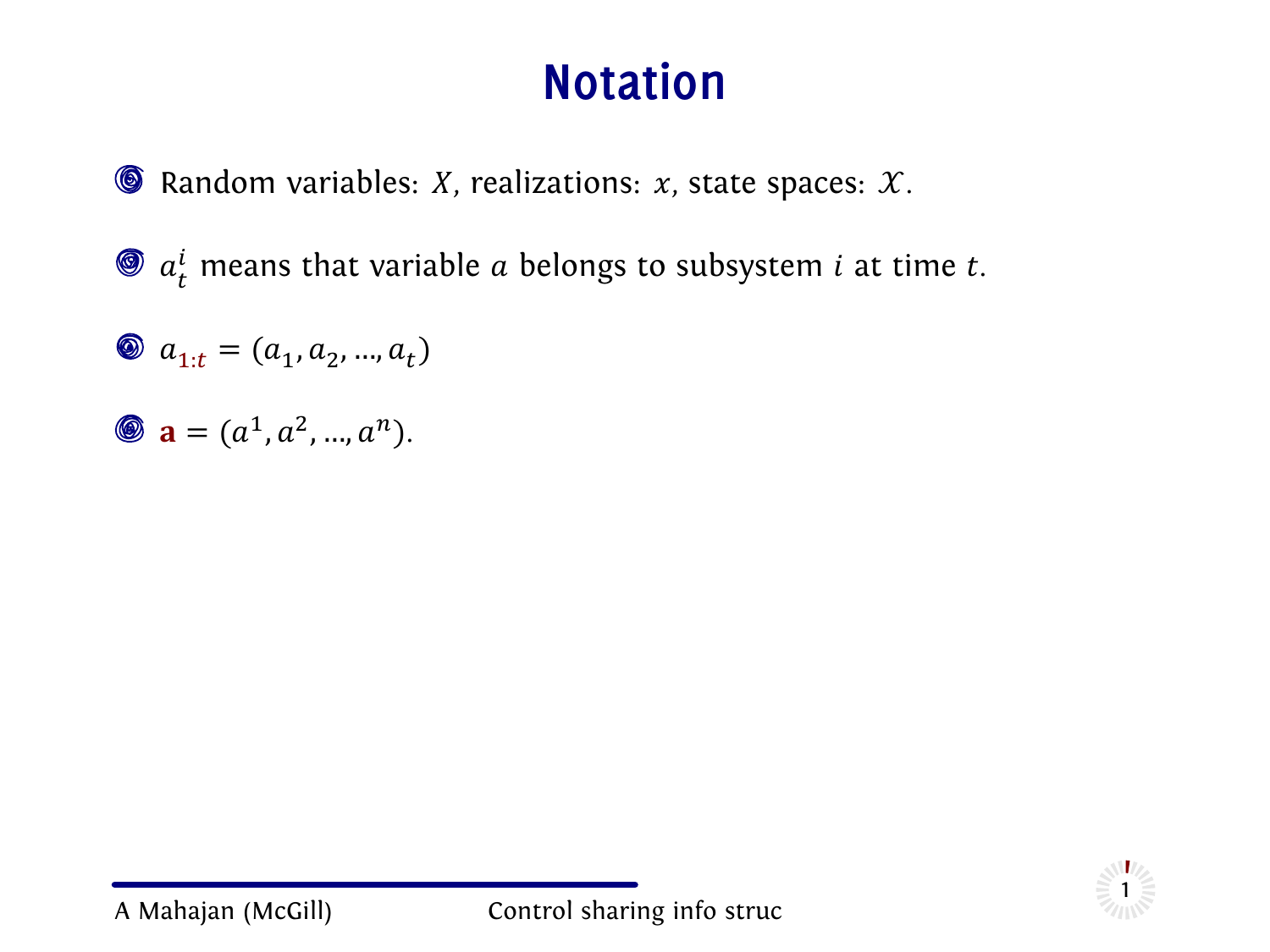### **System Model**



Control-coupled subsystems Controller with control sharing  $x_{t+1}^l = f_t^l(x_t^l, \mathbf{u}_t, w_t^l)$ 

 $\begin{array}{ccc} \n u_t^i \n \end{array}$  $\mathbf{y}_t^l = g_t^l(x_{1:t}^l, \mathbf{u}_{1:t-1})$ 

Objective

$$
\min_{\text{all policies } \mathbf{g}} \mathbb{E} \left[ \sum_{t=1}^{T} c_t(\mathbf{x}_t, \mathbf{u}_t) \right]
$$



A Mahajan (McGill) Control sharing info struc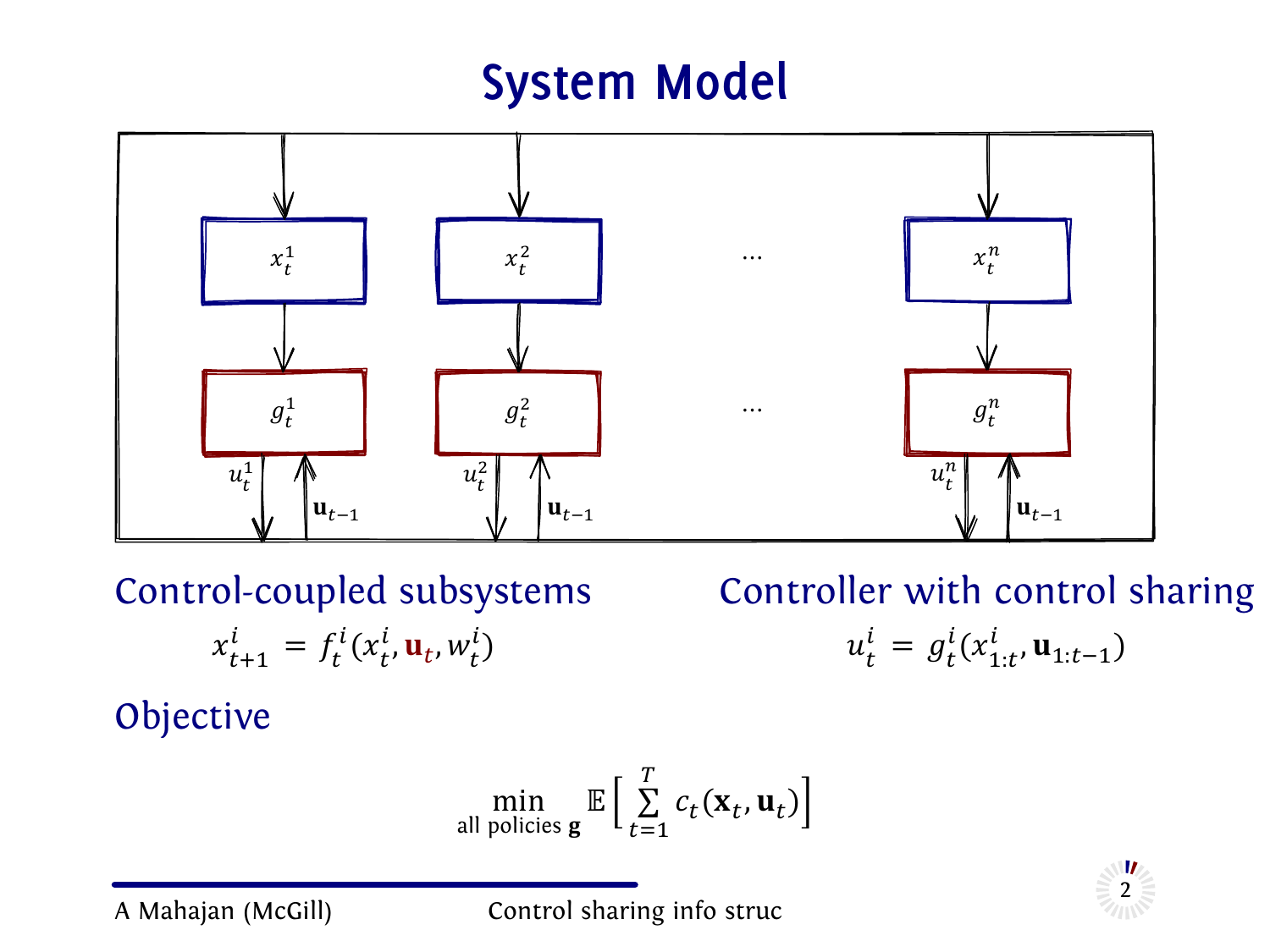# **Some applications**

#### Feedback communication systems (physical layer)

Point-to-point real-time source coding, multi-terminal source coding with feedback, some classes of multiple access channel with feedback

Queueing networks (media access layer)

Multi-access broadcast, some classes of decentralized scheduling and routing.

#### **Cellular networks**

Paging and registration in cellular networks

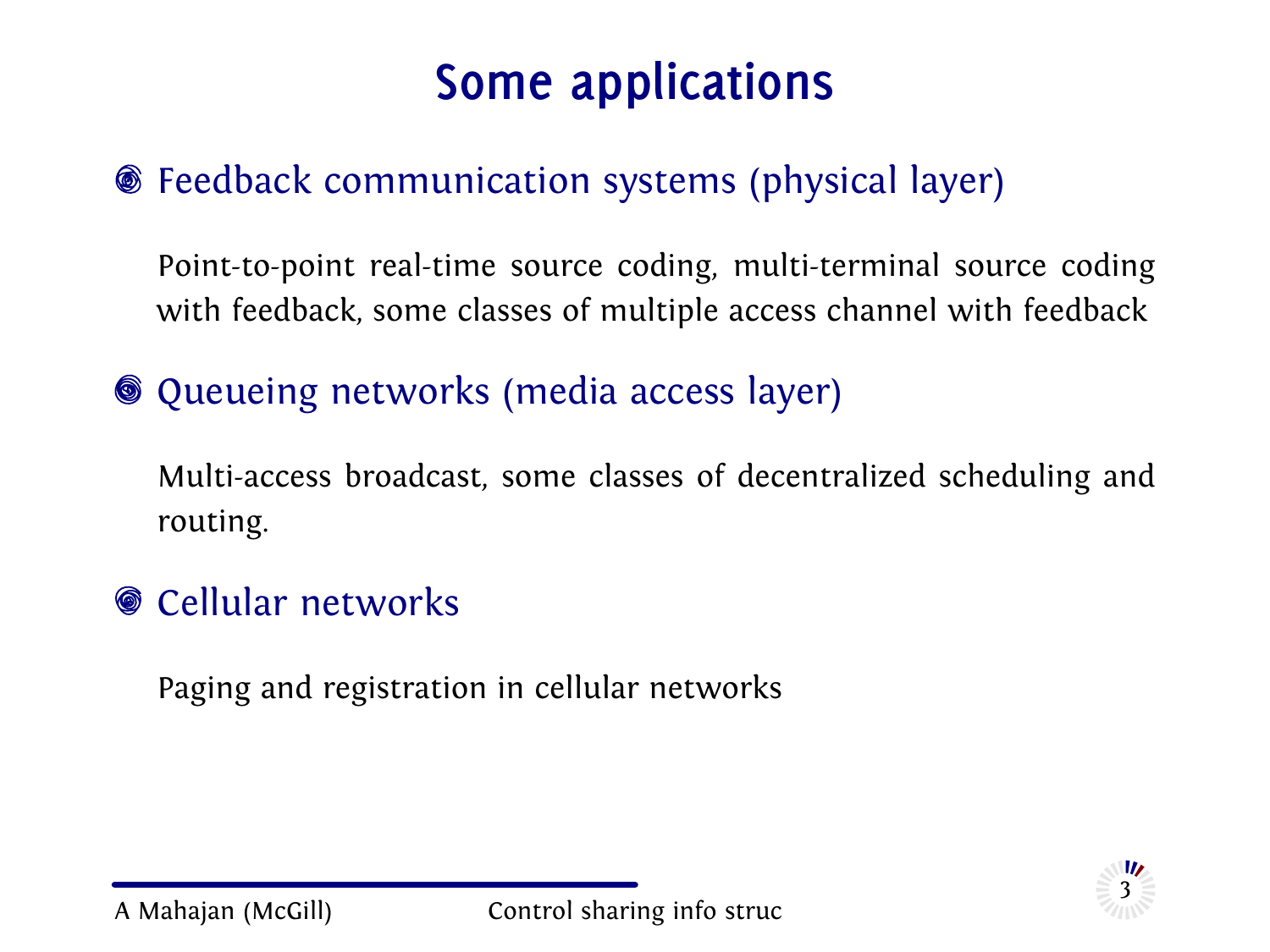# **Conceptual difficulties**

The system has non-classical information structure

Data at each controller is increasing with time

$$
u_t^i = g_t^i(x_{1:t}^i, \mathbf{u}_{1:t-1})
$$

 $\blacktriangleright$  Is part of this data redundant?

Can part of this data be compressed to a sufficient statistic?

Multi-stage decision making

 $\blacktriangleright$  How does current control action affect future estimation?

 $\triangleright$  What information does controller *i* communicate to controller *j* via its control action?

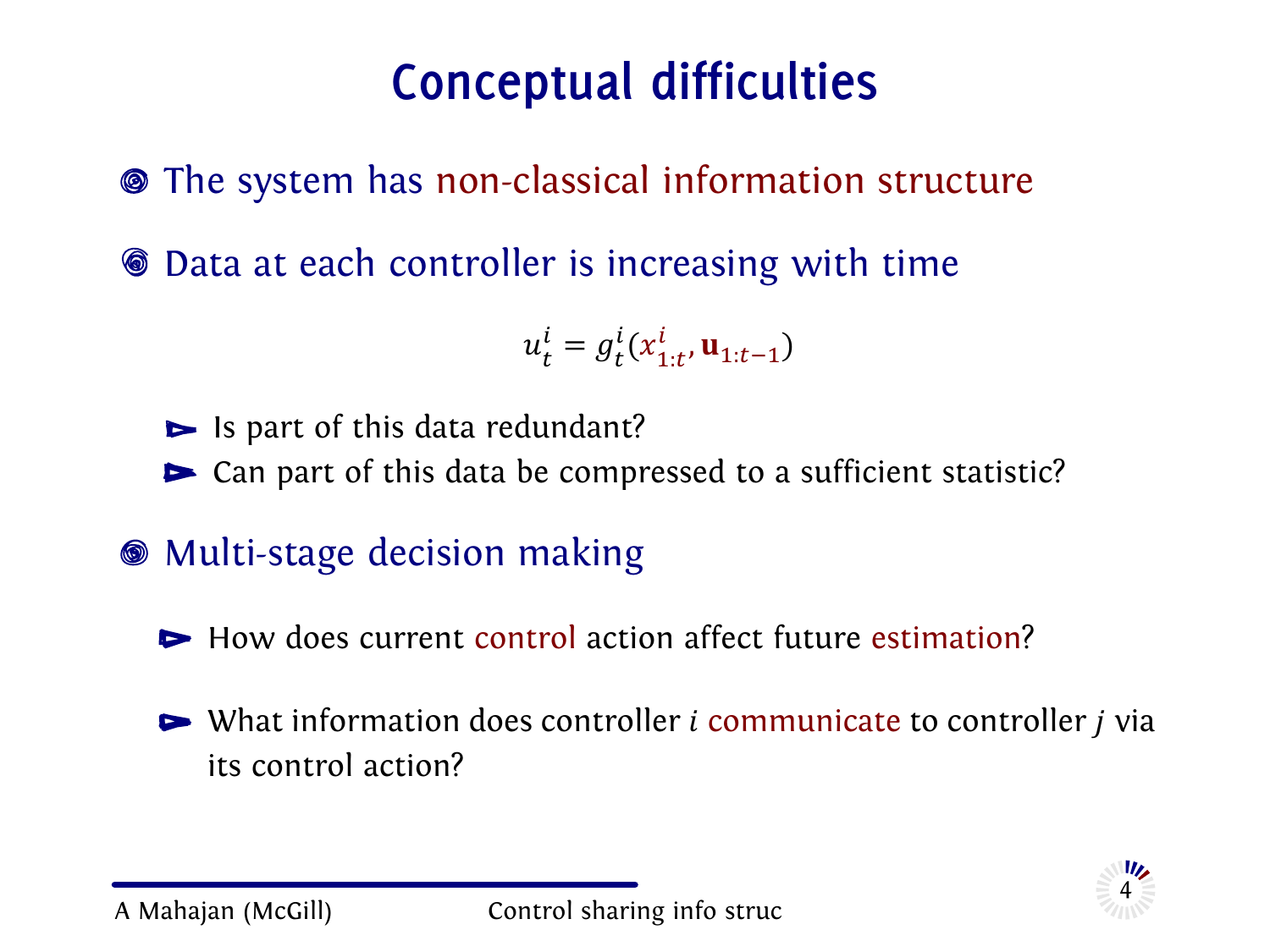### **Literature Overview**

- Control sharing info-structure (Bismut, 1972, Sandell and Athans, 1974)
	- **►** Considered the LQG version of the problem
	- Exploit the fact that the action space is continuous and compact to embed the observations in control
	- $\blacktriangleright$  Reduces to one-step delayed sharing pattern

#### Other non-classical info-structures with sharing

- Delayed state sharing: Aicadri, Davoli, and Minciardi, 1987
- Delayed (observation) sharing: Witsenhausen 1971, Varaiya and Walrand, 1979, Nayyar, Mahajan, and Teneketzis, 2011
- Periodic sharing: Ooi, Verbout, Ludwig, Wornell, 1997
- Belief sharing: Yüksel, 2009
- Partial history sharing: Mahajan, Nayyar, Teneketzis, 2008

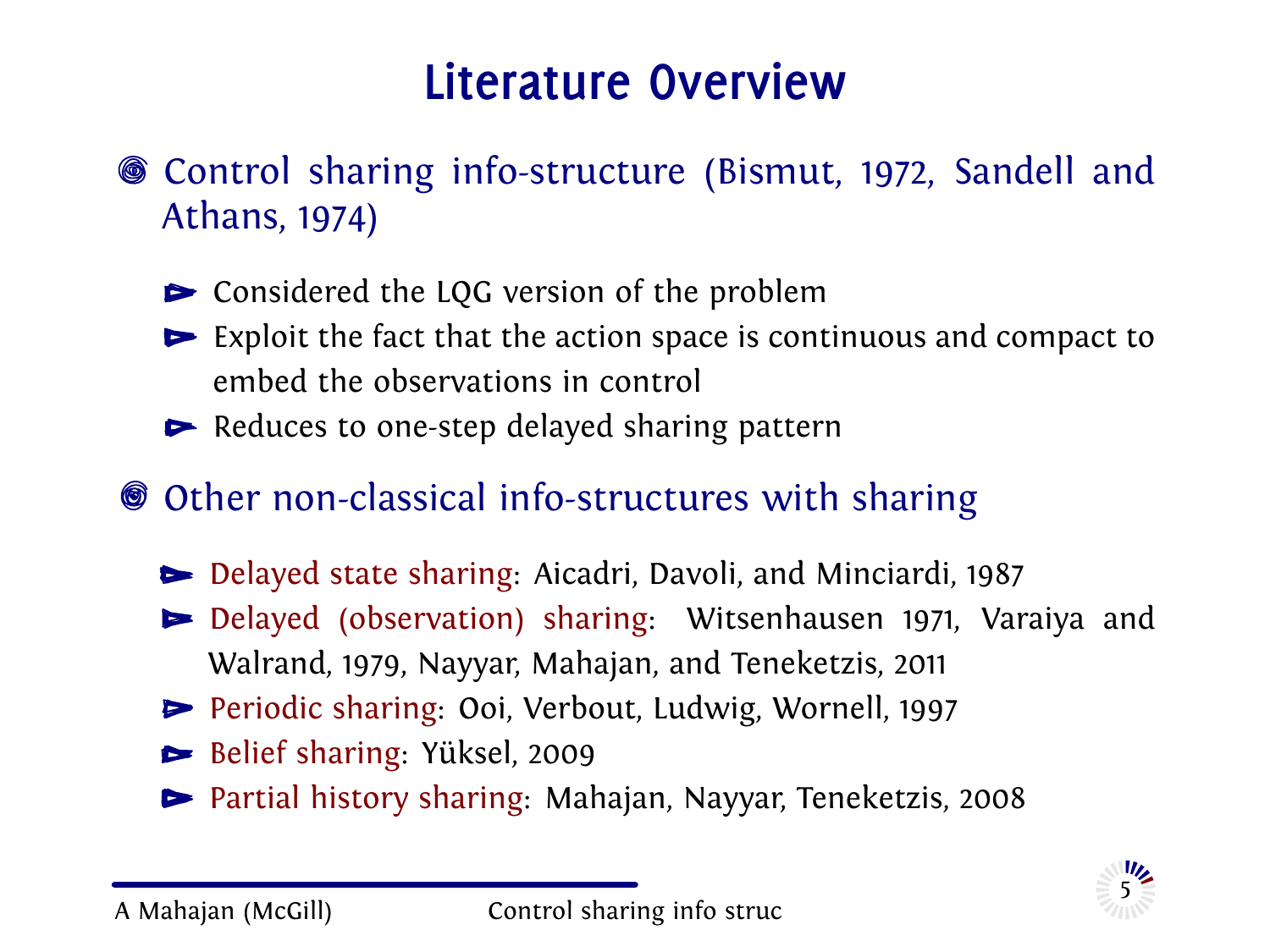# **Outline of the results**

#### First structural result (based on person-by-person opt.)

 $x_{1:t-1}^{l}$  is redundant for optimal performance.

$$
\text{wlo}, \quad u_t^i = g_t^i(x_t^i, \mathbf{u}_{1:t-1})
$$

Second structural result (based on common info approach of MNT 2008)

Define 
$$
\Pi_t^i(x) = \mathbb{P}(X_t^i = x | \mathbf{U}_{1:t-1})
$$
 and  $\mathbf{\Pi}_t = (\Pi_t^1, ..., \Pi_t^n)$ .

 $\boldsymbol{\pi} _t$  is a sufficient statistic of  $\textbf{u} _{1:t-1}$  for optimal performance.

$$
wlo, u_t^i = g_t^i(x_t^i, \pi_t)
$$

#### Dynamic programming decomposition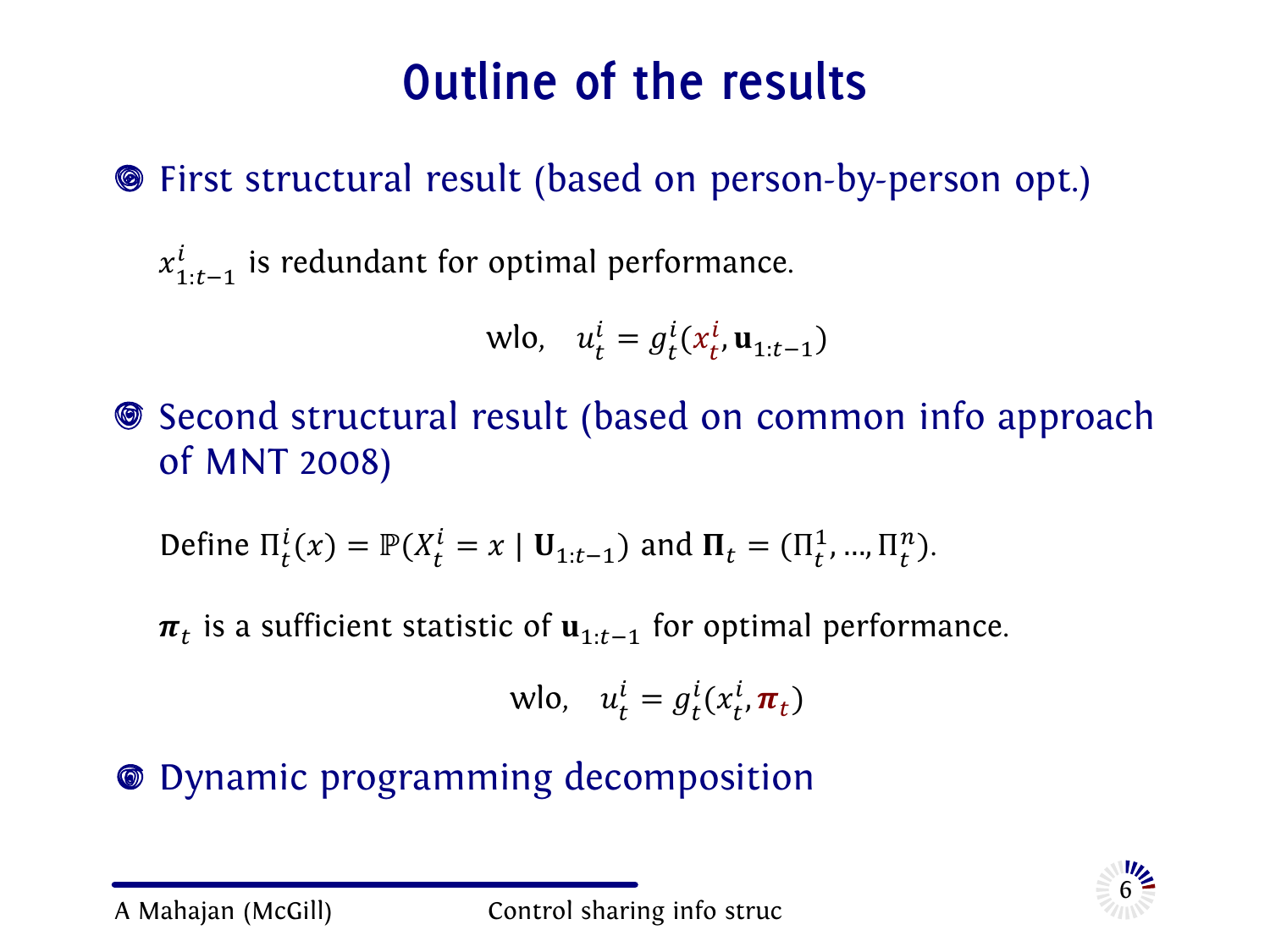# **Structural result based on person-by-person optimality**

#### **S** Main lemma

The states processes are conditionally independent given the past control actions.

$$
\mathbb{P}(\mathbf{X}_{1:t} = \mathbf{x}_{1:t} | \mathbf{U}_{1:t}) = \prod_{i=1}^{n} \mathbb{P}(X_{1:t}^{i} = x_{1:t}^{i} | \mathbf{U}_{1:t})
$$

#### **Implications**

Fix  $g^{-i}$  and consider optimal design of  $g^{i}$ . Let  $R_{t}^{i} = (X_{t}^{i}, \mathbf{U}_{1:t-1})$ . Then  $\{R^{\iota}_{t'}; t = 1, ...\}$  is a controlled MDP with control action  $U^{l}_{t}$ .

$$
\triangleright \mathbb{P}(r_{t+1}^i \mid r_{1:t}^i, u_{1:t}^i) = \mathbb{P}(r_{t+1}^i \mid r_t^i, u_t^i)
$$

$$
\blacktriangleright \mathbb{E}[c_t(\mathbf{x}_t, \mathbf{u}_t) | r_{1:t}^i, u_{1:t}^i] = \mathbb{E}[c_t(\mathbf{x}_t, \mathbf{u}_t) | r_t^i, u_t^i]
$$

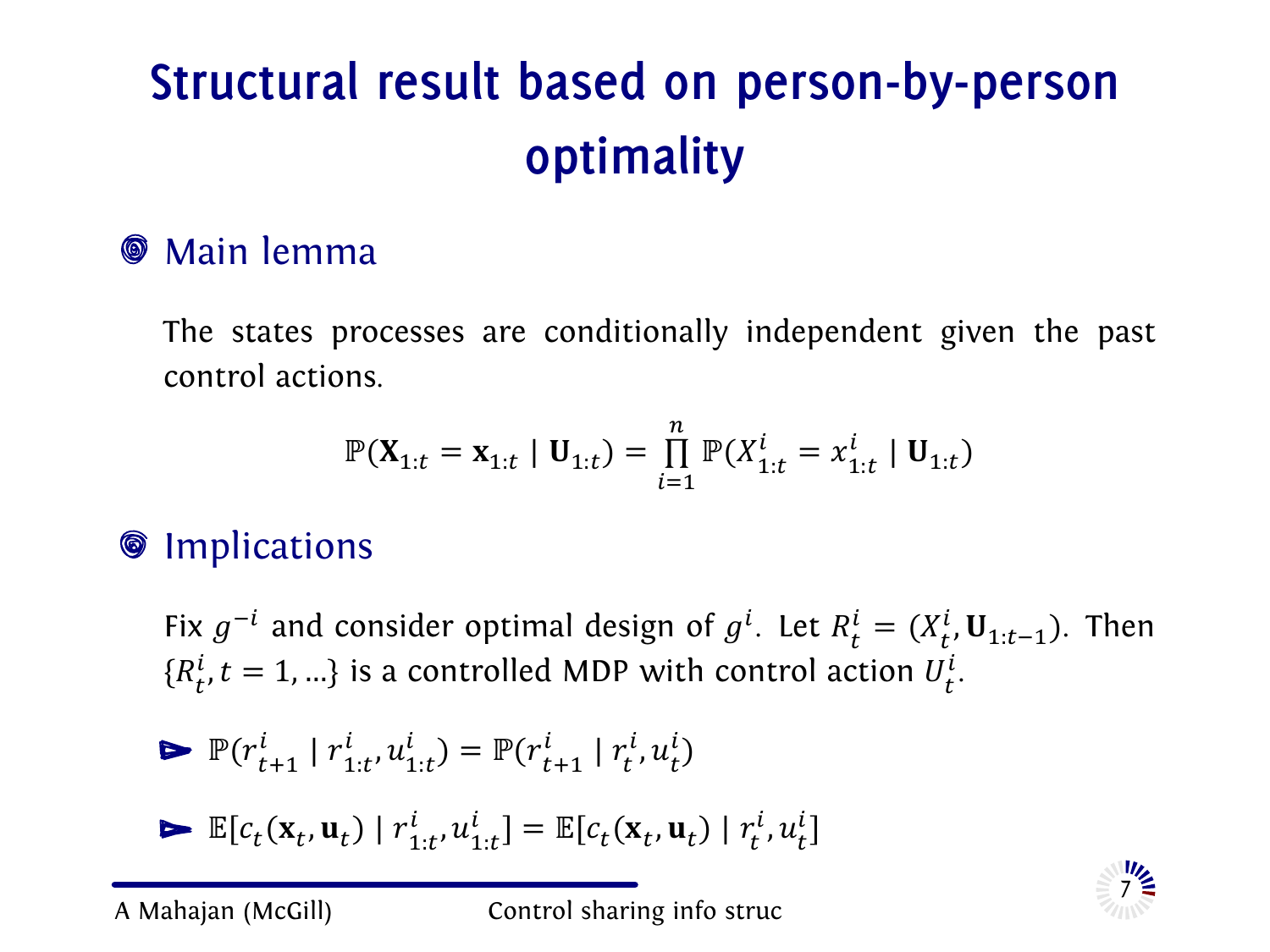# **Structural result . . . (cont.)**

**S** Original model

$$
u_t^i = g_t^i(x_{1:t}^i, \mathbf{u}_{1:t-1})
$$

Implication of person-by-person optimality argument

$$
u_t^i = g_t^i(r_t^i) = g_t^i(x_t^i, \mathbf{u}_{1:t-1})
$$

**<sup>©</sup>** Design difficulty

Data at the controller is still increasing with time

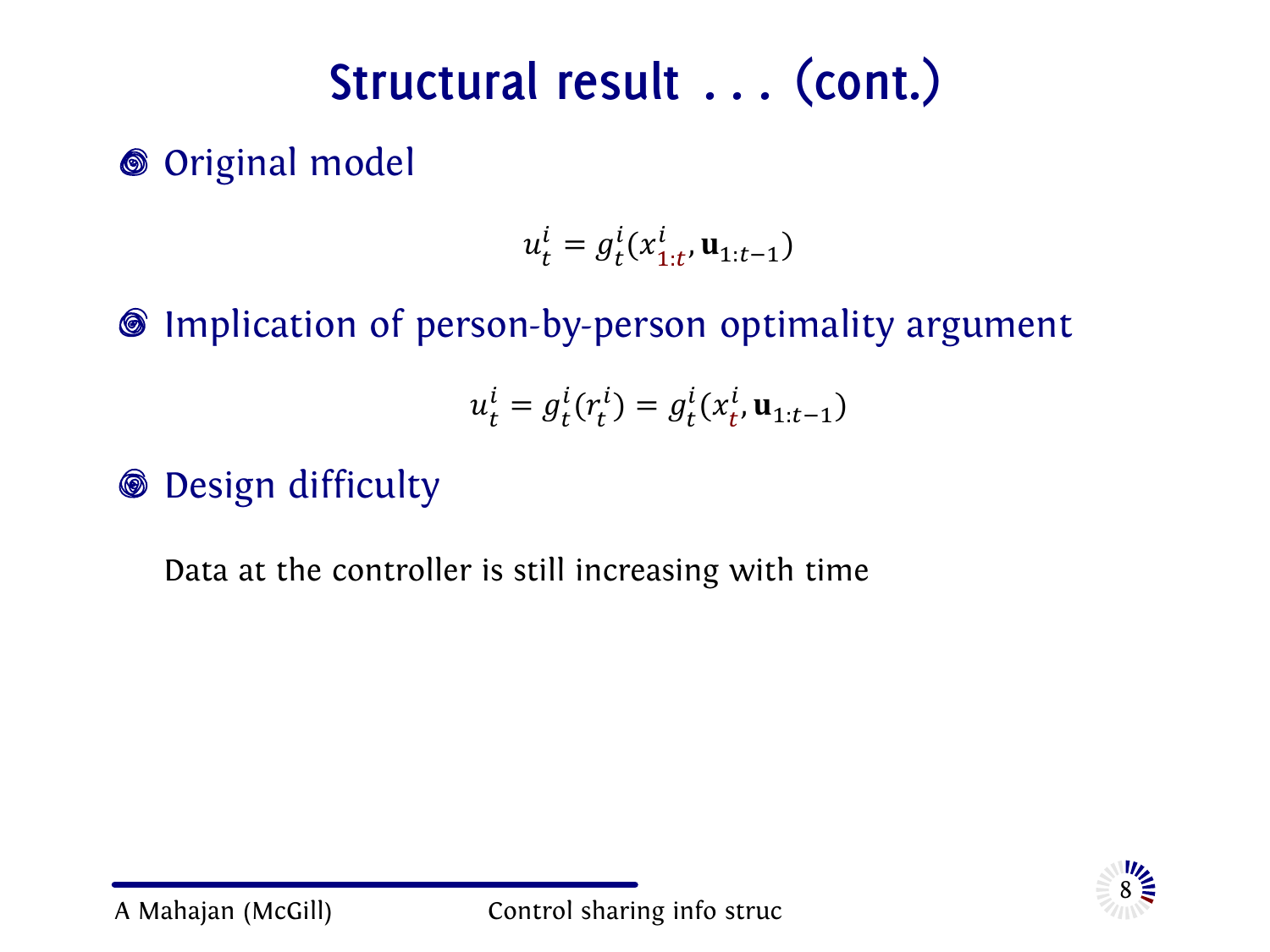# **A coordinator based on common information**

General idea proposed in (Mahajan, Nayyar, and Teneketzis 2008)

$$
g_t^1
$$
  $X_t^1$ ,  $U_{1:t-1}$   $u_t^1$   $g_t^2$   $X_t^2$ ,  $U_{1:t-1}$   $u_t^2$ 

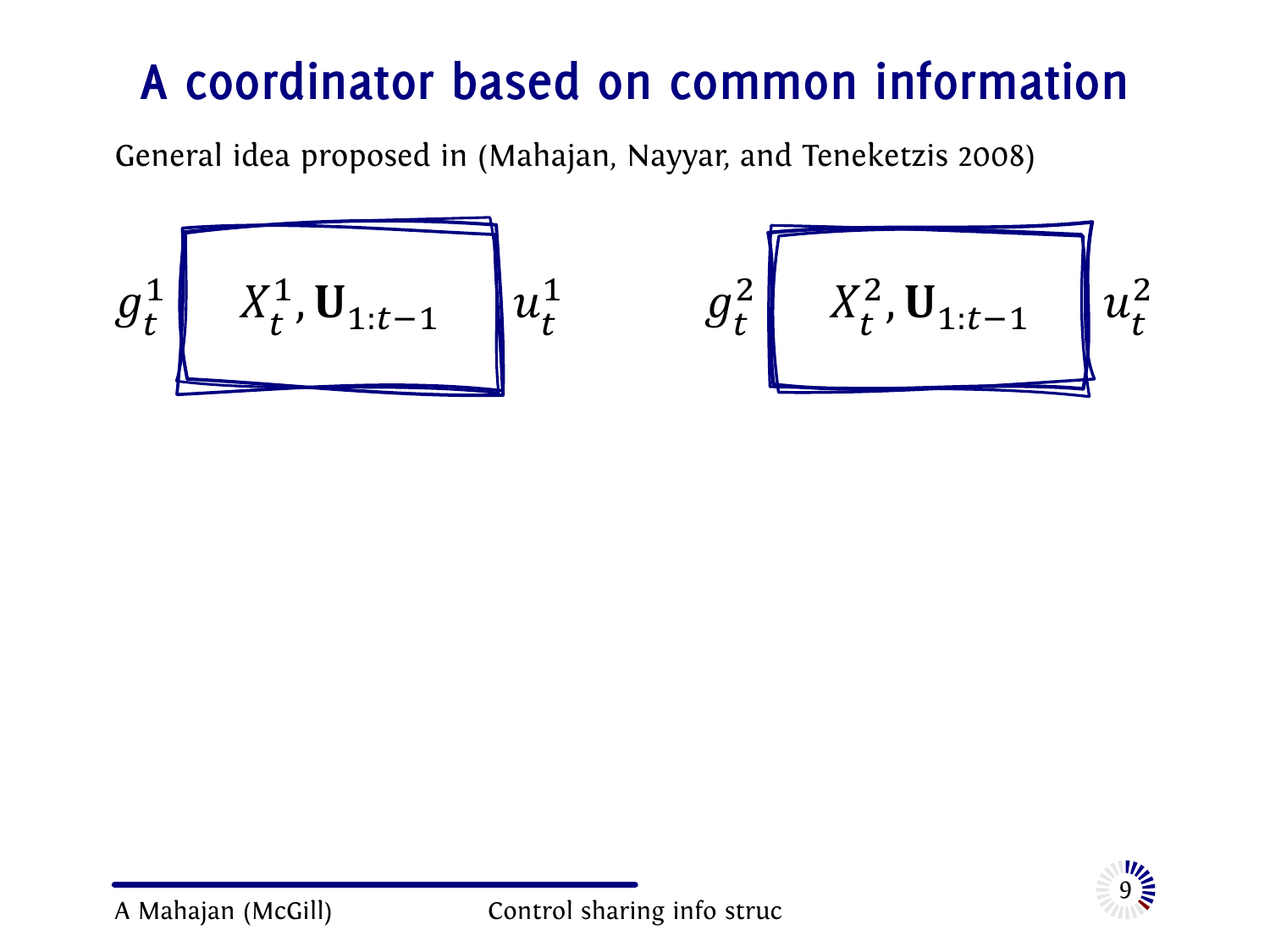# **A coordinator based on common information (cont.)**

$$
d_t^1
$$
  

$$
d_t^1
$$
  

$$
h_t
$$
  

$$
u_{1:t-1}^1
$$
  

$$
d_t^2
$$
  

$$
d_t^2
$$
  

$$
d_t^2
$$
  

$$
d_t^2
$$
  

$$
d_t^2
$$
  

$$
d_t^2
$$
  

$$
d_t^2
$$
  

$$
d_t^2
$$
  

$$
d_t^2
$$
  

$$
d_t^2
$$
  

$$
d_t^2
$$
  

$$
u_t^2
$$
  

$$
u_t^2
$$
  

$$
u_t^2
$$
  

$$
u_t^2
$$
  

$$
u_t^2
$$
  

$$
u_{1:t-1}^1
$$
  

$$
u_{1:t-1}^1
$$
  

$$
u_{1:t-1}^1
$$
  

$$
u_{1:t-1}^1
$$
  

$$
u_{1:t-1}^1
$$
  

$$
u_{1:t-1}^1
$$
  

$$
u_{1:t-1}^1
$$
  

$$
u_{1:t-1}^1
$$
  

$$
u_{1:t-1}^1
$$

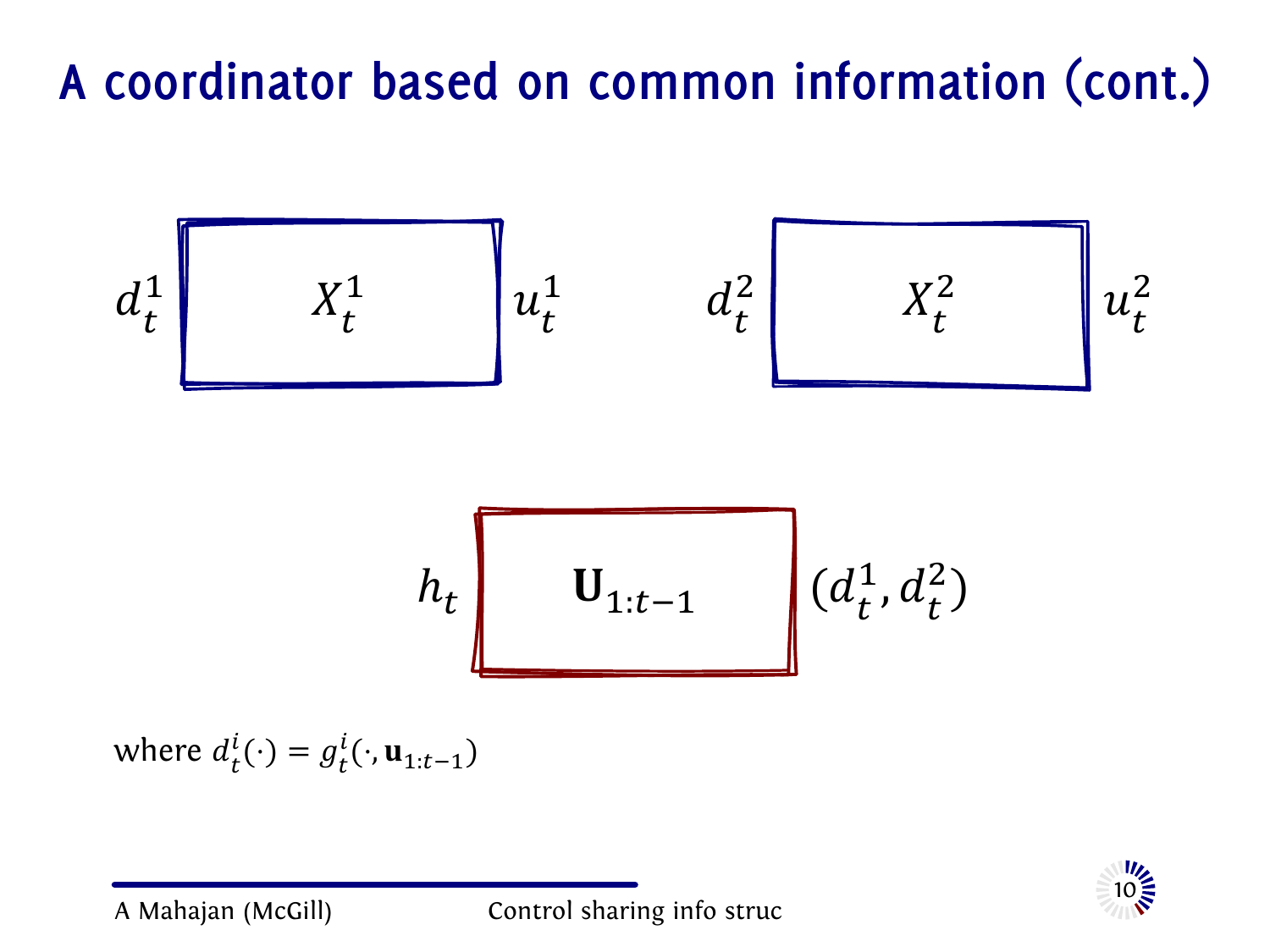# **A coordinator based on common information (cont.)**

- **Solution approach** 
	- $\blacktriangleright$  The coordinated system is a POMDP
	- Identify the structure of optimal coordination strategies for the coordinated system
	- $\triangleright$  Show that the coordinated system is equivalent to the original model
	- $\triangleright$  Translate the structure of optimal coordination strategies to the original model

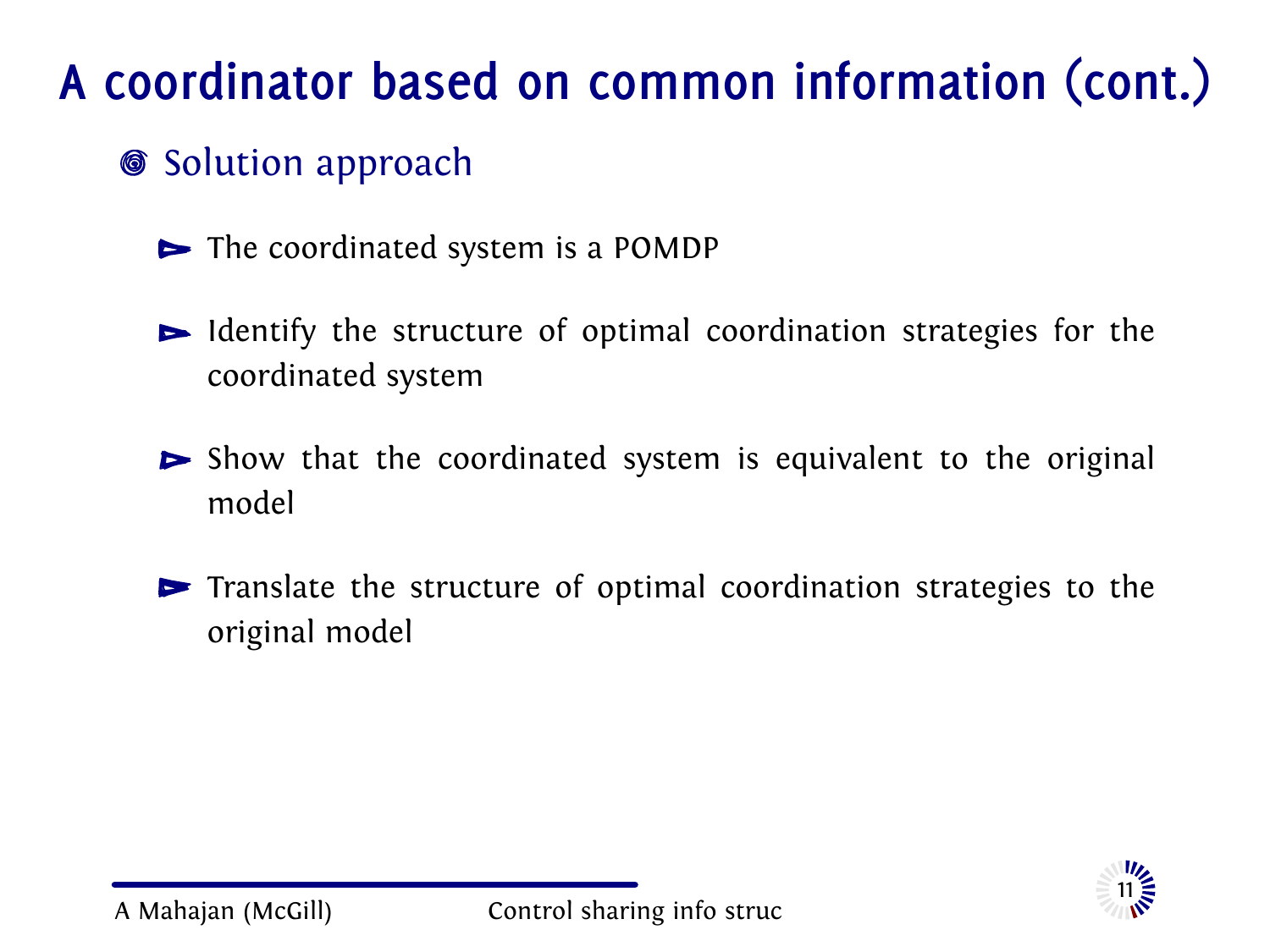### **The coordinated system**

\n- \n
$$
\bullet
$$
 State:  $\mathbf{x}_t = (x_t^1, ..., x_t^n)$ \n
\n- \n $\bullet$  Observations:  $\mathbf{u}_{t-1} = (u_{t-1}^1, ..., u_{t-1}^n)$ \n
\n- \n $\bullet$  Control actions:  $\mathbf{d}_t = (d_t^1, ..., d_t^n)$ ,\n
\n- \n $\bullet$  Conditional conditions:  $\mathbf{d}_t = (d_t^1, ..., d_t^n)$ ,\n
\n- \n $\bullet$  coordination rule:  $h_t : \left( \prod_{i=1}^n u^i \right)^{t-1} : \prod_{i=1}^n (X^i \to U_t^i)$ \n
\n- \n $\mathbf{d}_t = h_t(\mathbf{u}_{1:t-1})$ \n
\n

Structure of optimal coordination strategy

Define  $\mathbb{E}_t = \mathbb{P}(\text{state} \mid \text{history of observations}) = \mathbb{P}(\mathbf{x} \mid \mathbf{U}_{1:t-1})$ . Then,

$$
wlo, \quad \mathbf{d}_t = h_t(\xi_t)
$$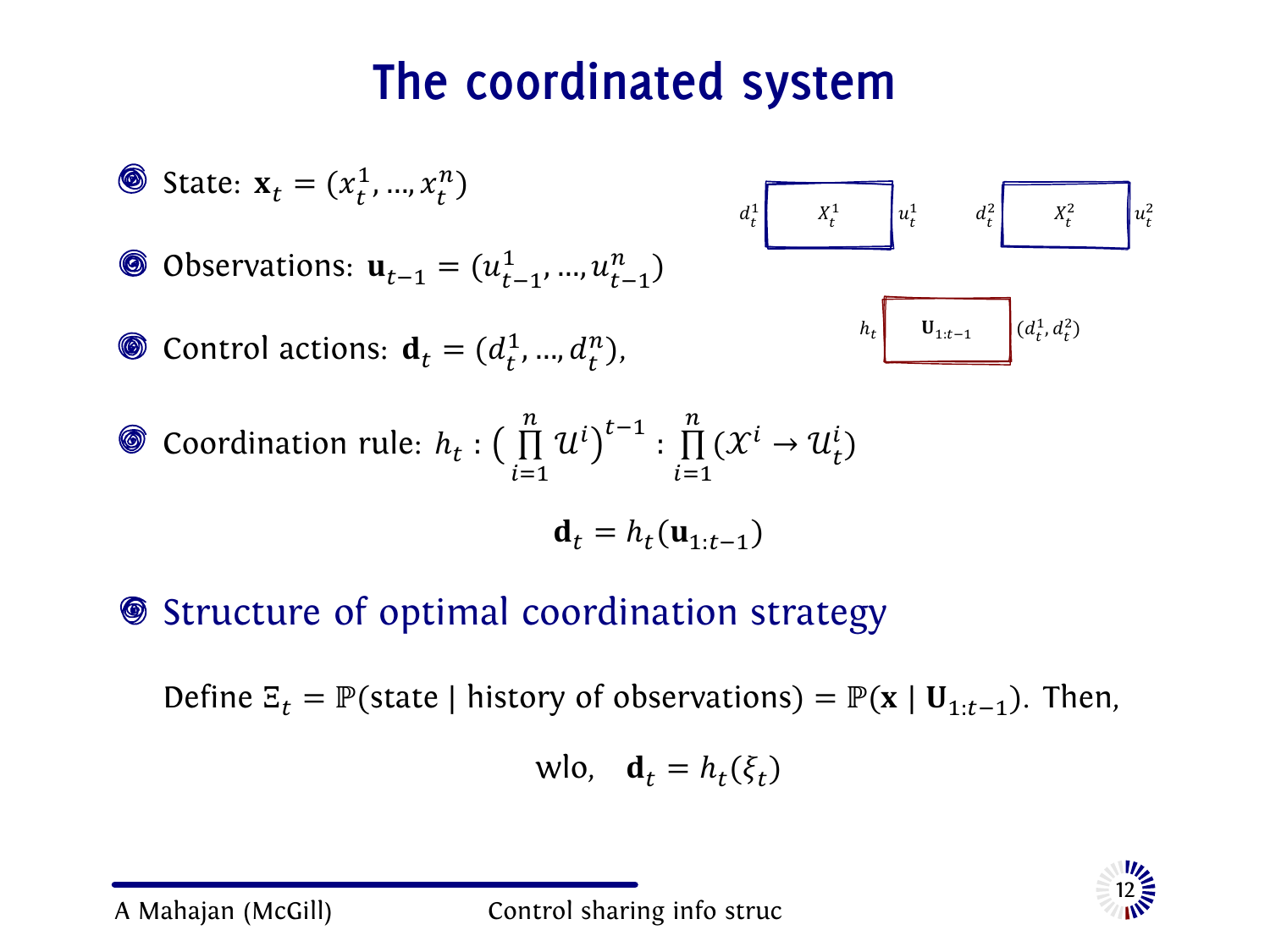# **The coordinated system (cont.)**

#### Dynamic programming decomposition

$$
V_t(\xi) = \min_{\mathbf{d}} \mathbb{E}\left[c_t(\mathbf{X}_t, \mathbf{U}_t) + V_{t+1}(\Xi_{t+1}) \mid \Xi_t = \xi\right]
$$

#### **Salient features**

- $\blacktriangleright$  The optimization at each step is a functional optimization problem.
- (In our opinion) functional optimization at each step is the only way to circumvent the issue of signaling.

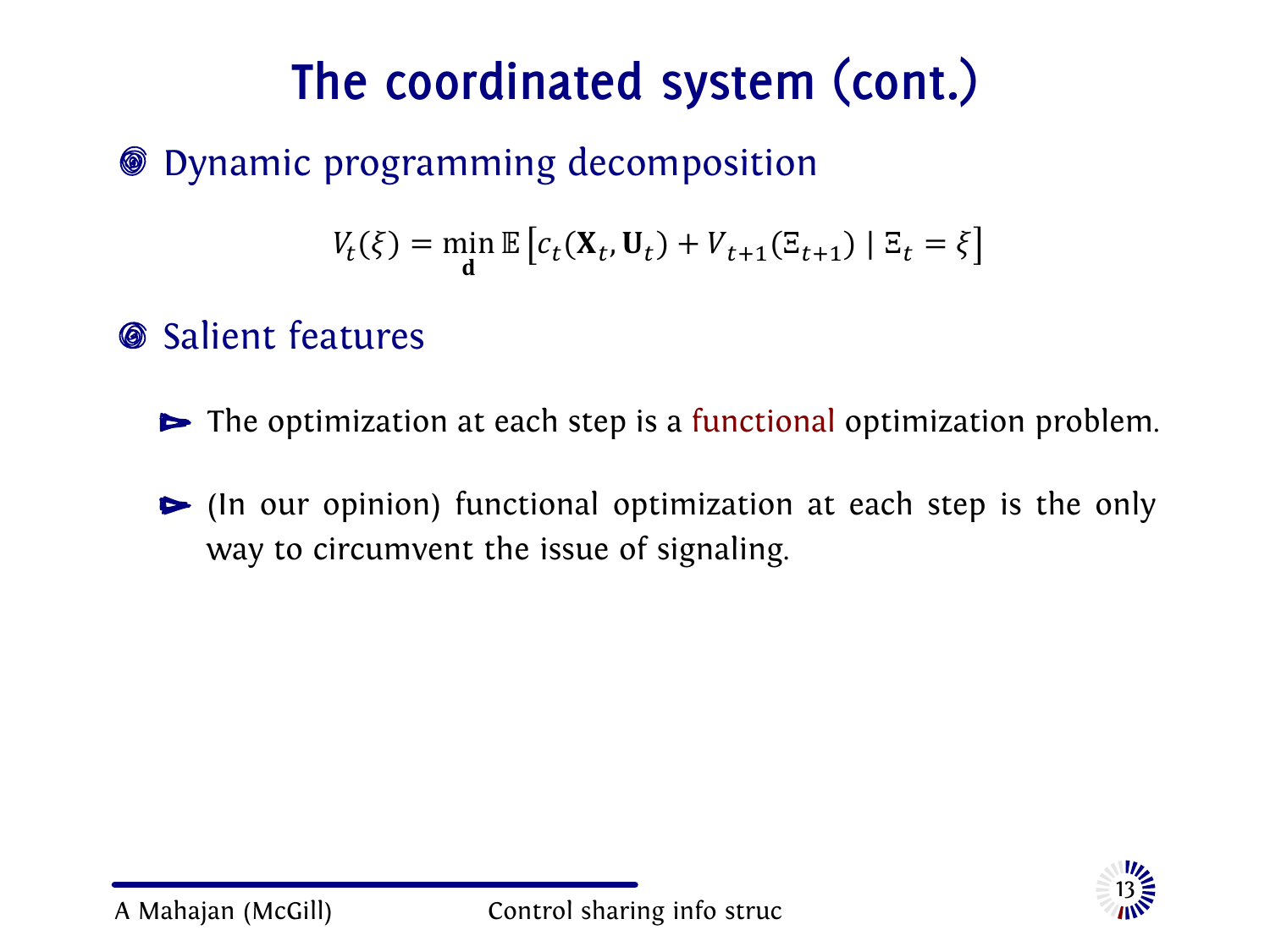# **Translation of results back to the original system**



 $\triangleright$  Solve the DP for coordinated system.

$$
\blacktriangleright \text{Choose } g_t^i(x_t^i, \xi_t) = h_t^i(\xi_t)(x_t^i)
$$

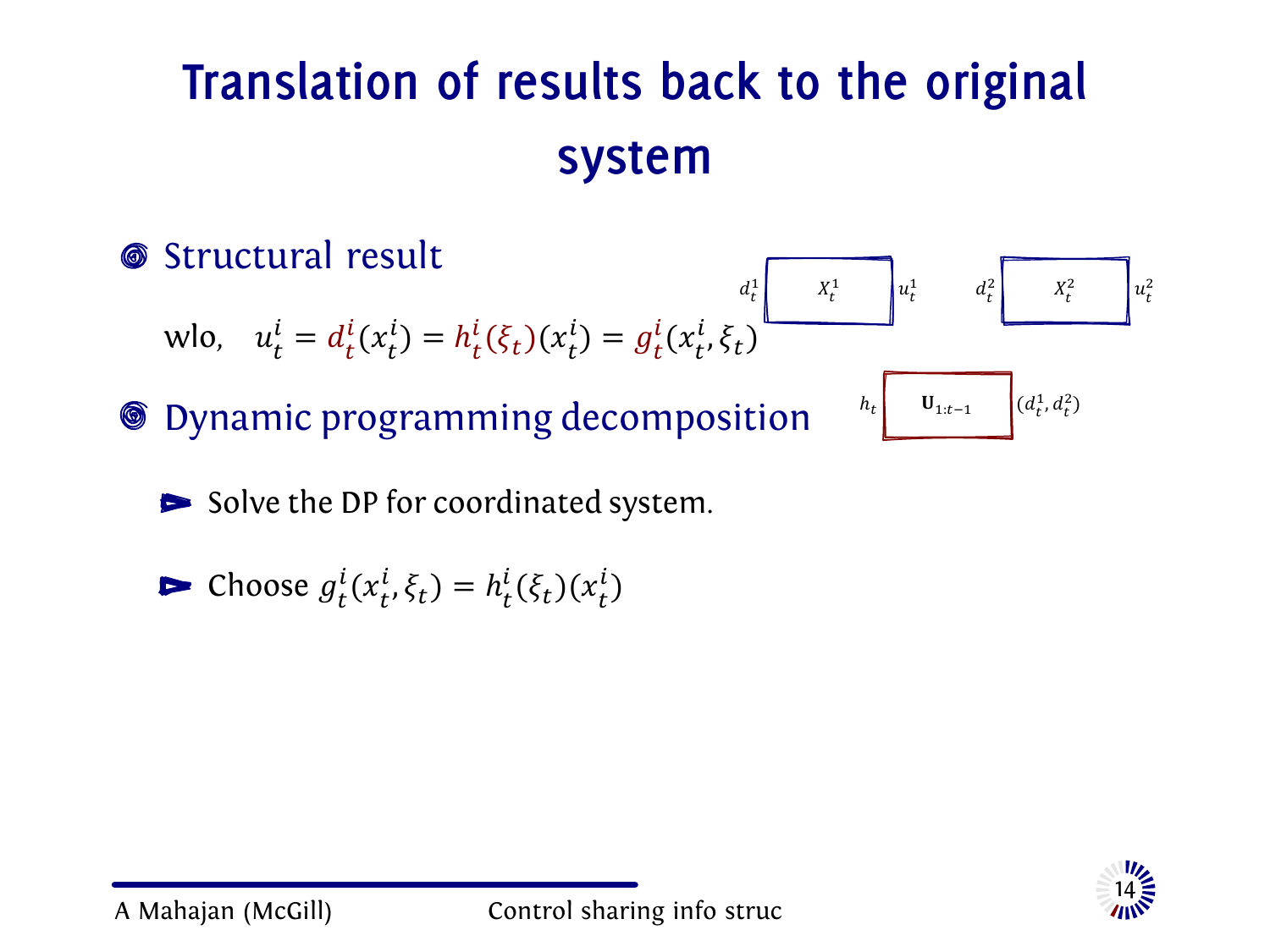# **Further simplification of structural result**

#### **Recall main lemma:**

The states processes are conditionally independent given the past control actions.

$$
\mathbb{P}(\mathbf{X}_{1:t} = \mathbf{x}_{1:t} | \mathbf{U}_{1:t}) = \prod_{i=1}^{n} \mathbb{P}(X_{1:t}^{i} = x_{1:t}^{i} | \mathbf{U}_{1:t})
$$

**O** Implication

$$
\xi_t(\mathbf{x}) = \mathbb{P}(\mathbf{X}_t = \mathbf{x} | \mathbf{U}_{1:t-1}) = \prod_{i=1}^n \pi_t^i(x_t^i)
$$

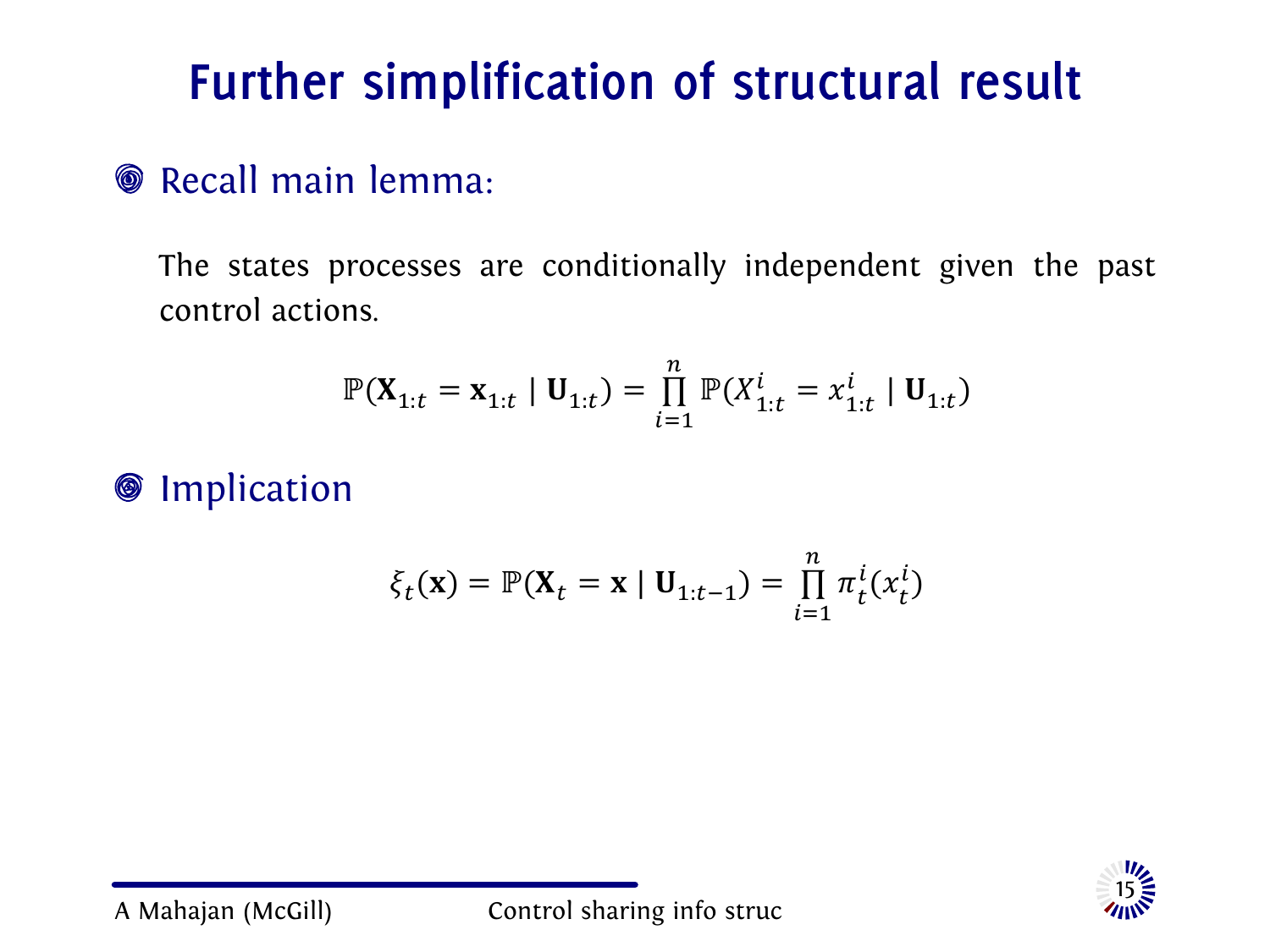# **Further simplification of structural result (cont.)**

Simplified structural result

$$
wlo, \t u_t^i = g_t^i(x_t^i, \xi_t) = g_t^i(x_t^i, \pi_t)
$$

Significant reduction is size.

 $\xi_t \in \Delta(\mathcal{X}^1 \times \cdots \times \mathcal{X}^n)$  while  $\pi_t \in \Delta(\mathcal{X}^1) \times \cdots \times \Delta(\mathcal{X}^n)$ 

#### Simplified dynamic programming decomposition

$$
V_t(\boldsymbol{\pi}) = \min_{\mathbf{d}} \mathbb{E}\left[c_t(\mathbf{X}_t, \mathbf{U}_t) + V_{t+1}(\mathbf{\Pi}_{t+1}) \mid \mathbf{\Pi}_t = \boldsymbol{\pi}\right]
$$

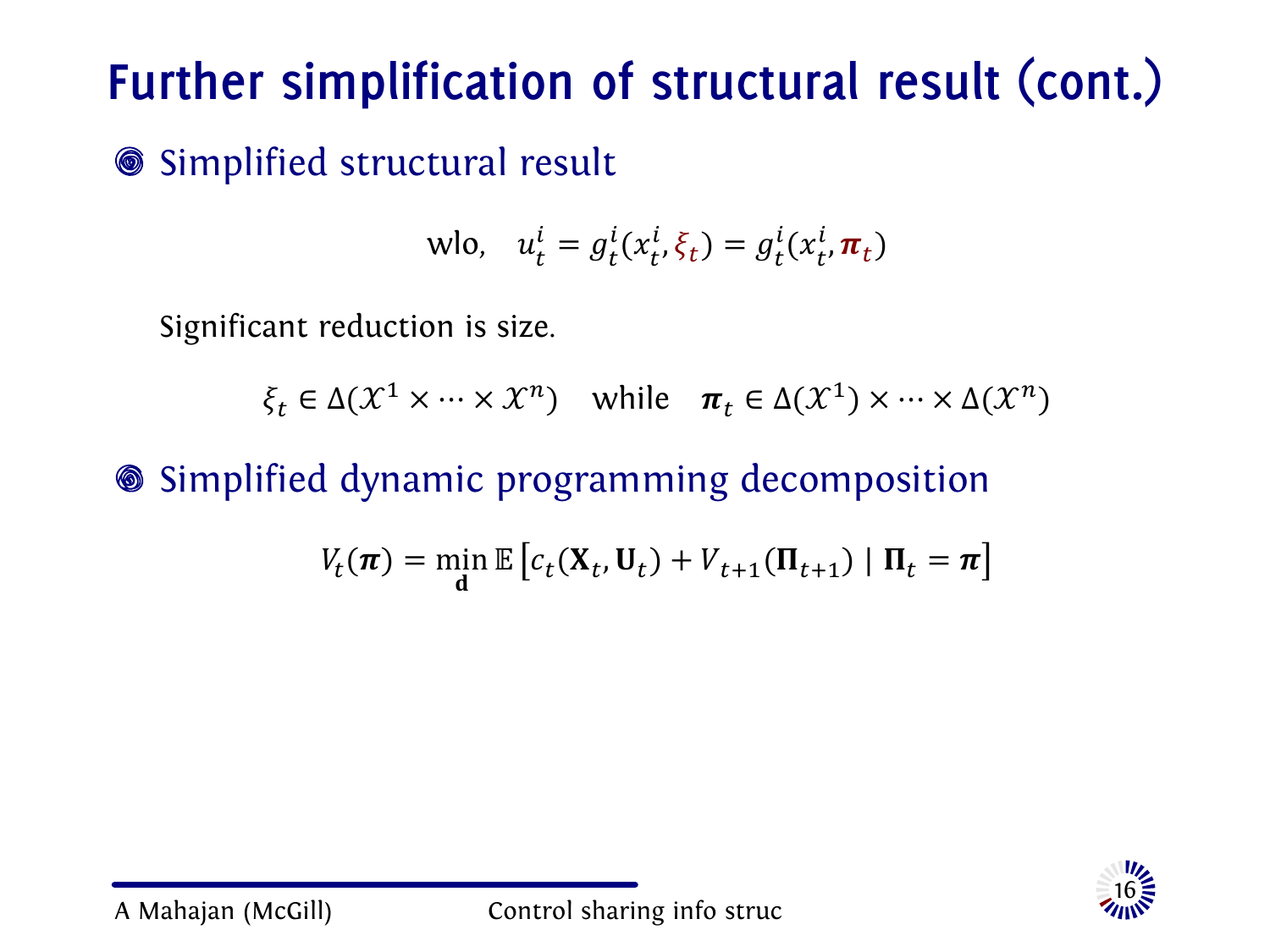# **Recap of structural results**

**■** Original:

$$
u_t^i = g_t^i(x_{1:t}^i, \mathbf{u}_{1:t-1})
$$

**O** Using person-by-person approach

$$
u_t^i = g_t^i(x_t^i, \mathbf{u}_{1:t-1})
$$

Using the common information approach of (NMT 2008, 2011)

$$
u_t^i = g_t^i(x_t^i, \xi_t), \quad \xi_t = \mathbb{P}(\mathbf{X}_t \mid \mathbf{u}_{1:t-1})
$$

Using specific conditional independence due to the dynamics

$$
u_t^i = g_t^i(x_t^i, \boldsymbol{\pi}_t), \quad \pi_t^i = \mathbb{P}(X_t^i \mid \mathbf{u}_{1:t-1})
$$

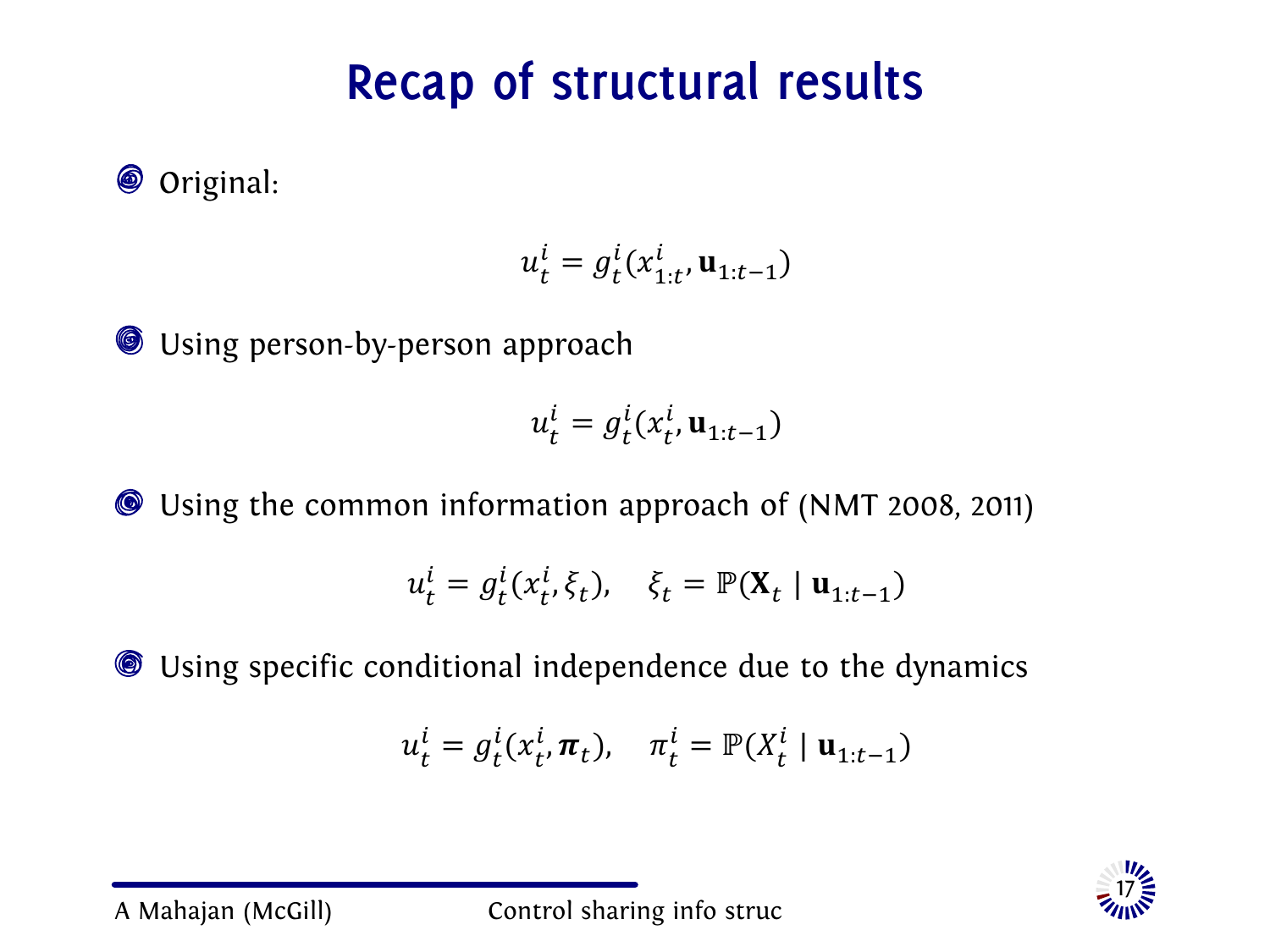- Two-user with single slot buffer
	- $x_t^i \in \{0, 1\}$ : # of packets in queue
	- $w_t^l$  ∈ {0, 1}: # of arrivals ~ Ber( $p_i$ )
	- $u_t^l \in \{0, 1\}$ : # of transmitted packets
- Multiple-access channel
	- Throughput:  $r_t = u_t^1(1 u_t^2) + (1 u_t^1)u_t^2$
	- $\blacktriangleright$   $r_t$  available to both users after one-step delay
	- State update:  $x_{t+1}^i = \max((x_t^i u_t^i r_t) + w_t^i, 1)$





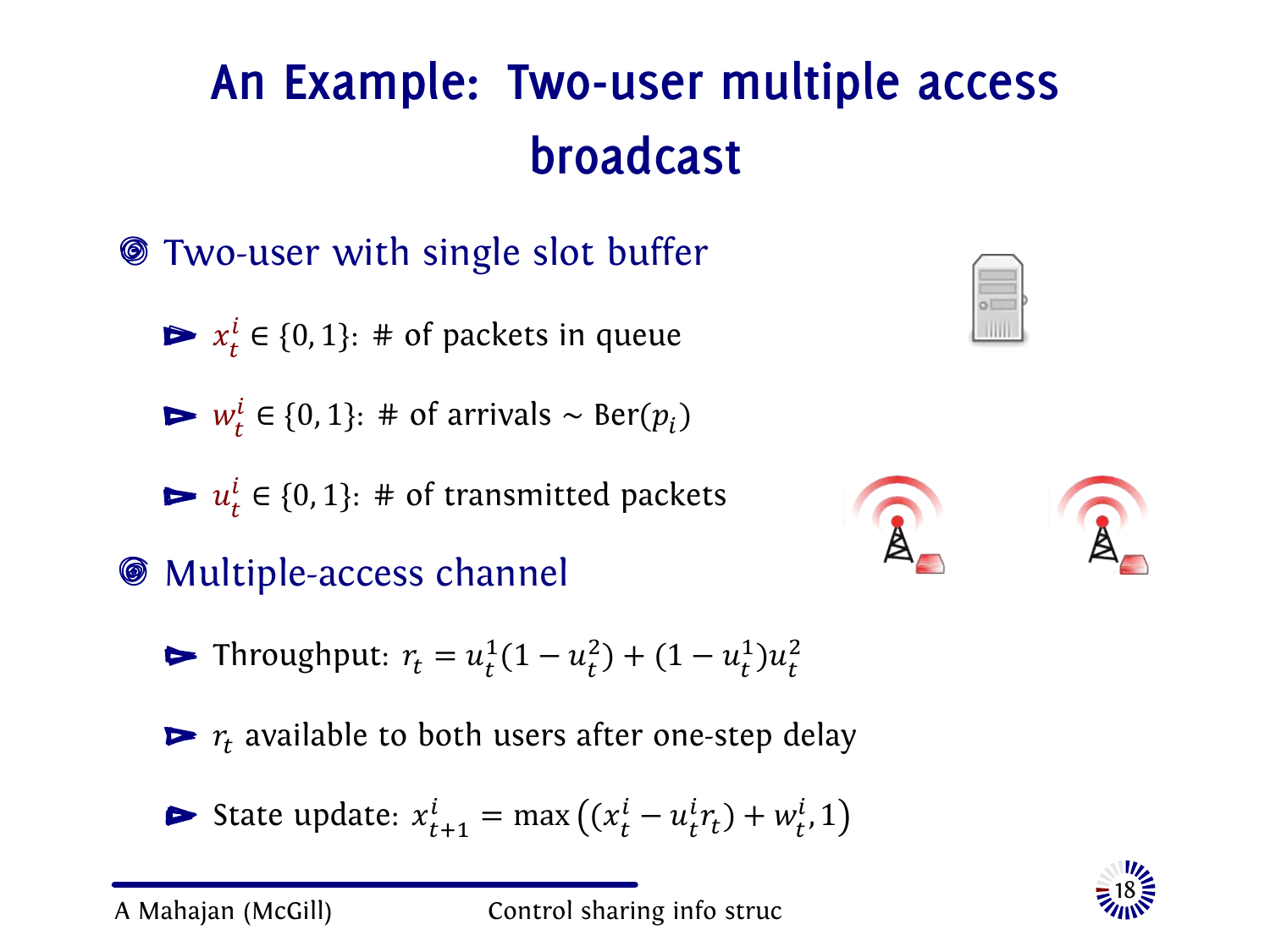#### **S** Literature overview

- Symmeric arrivals: Hlyuchj and Gallager, 1981 feasible lower bound
- Symmeric arrivals: Ooi and Wornell, 1996 genie aided upper bound that numerically matched lower bound.
- Asymmetric arrivals: Used as benchmark problem in AI community (Hansen et al, 2004, Bernstein et al, 2005, Shez Charpillet, 2006) for numerical algorithms for DEC-POMDPs.

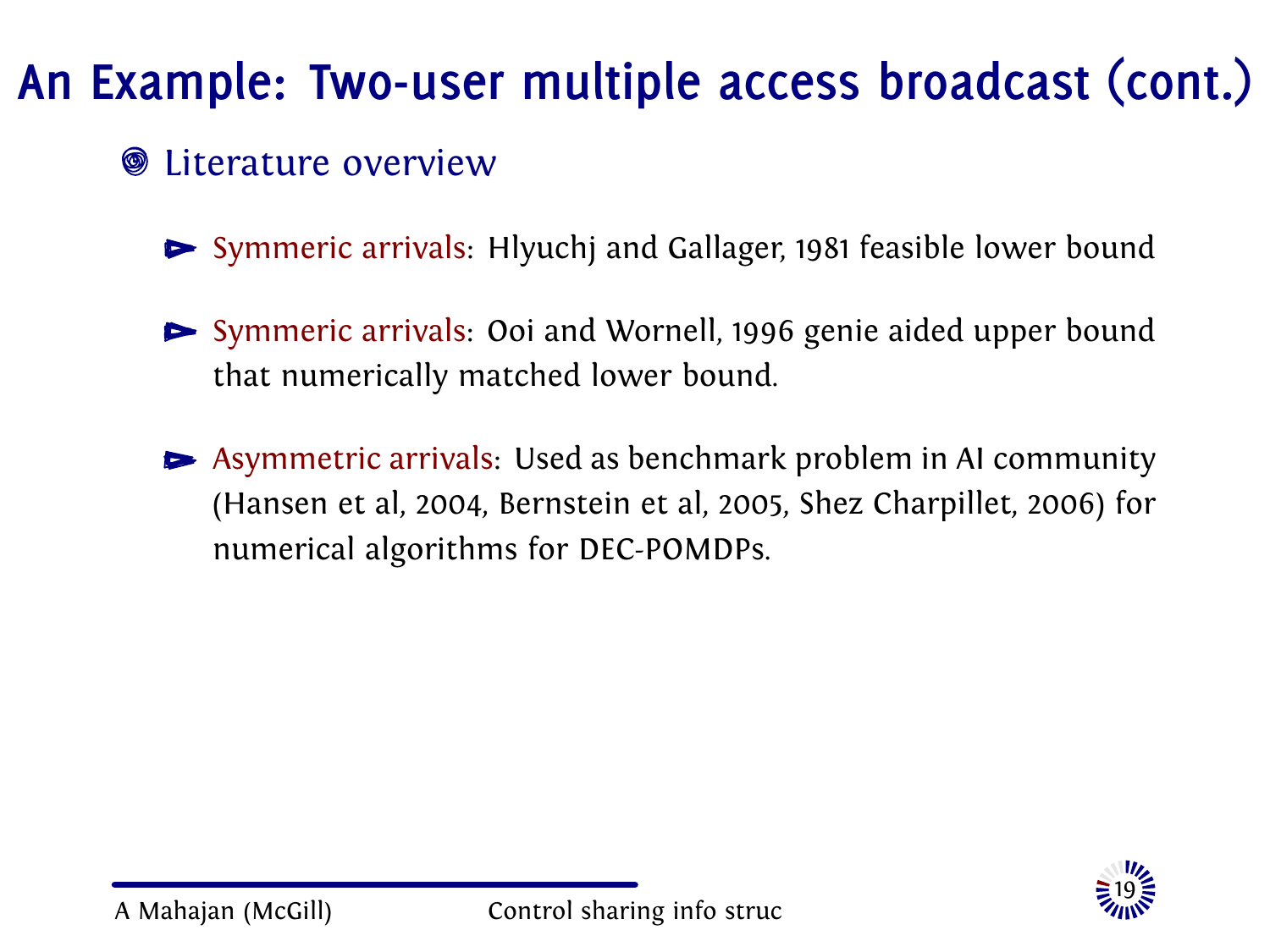#### ● Structure of optimal control policy

$$
\blacktriangleright \pi_t^i
$$
 is equivalent to  $\pi_t^i(1) =: q_t^i \in \{0, 1\}$ 

$$
\blacktriangleright d_t^i
$$
 is equivalent to  $d_t^i(1) =: s_t^i \in \{0, 1\}$ 

 $\triangleright$  Structure of optimal policy

$$
u_t^i = x_t^i \cdot s_t^i, \quad \text{where} \quad (s_t^1, s_t^2) = h_t^i(q_t^1, q_t^2)
$$

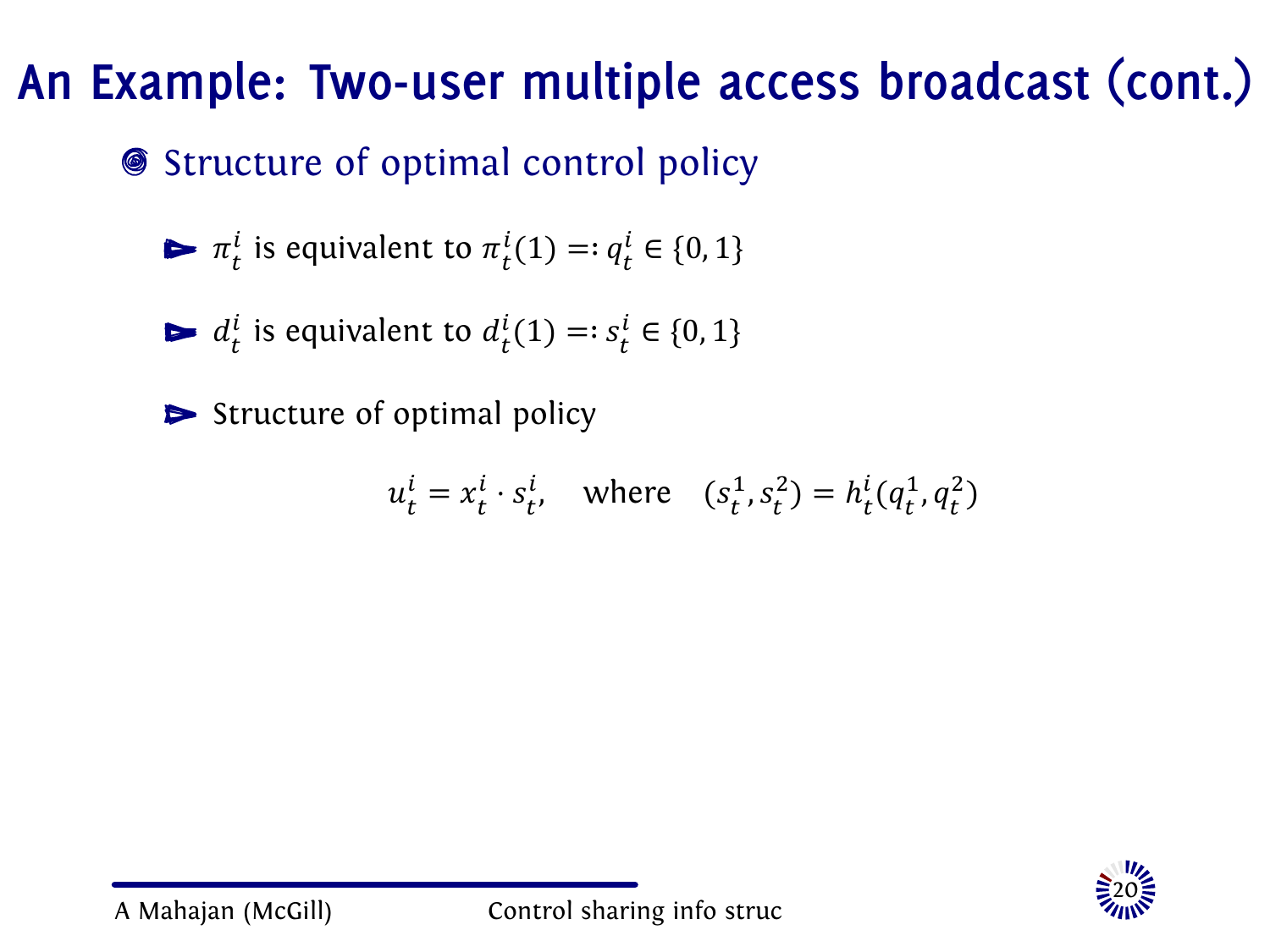#### Optimal policy for symmetric arrivals

 $\triangleright$  Notation: for any  $q \in [0, 1]$ , let  $Aq = 1 - (1 - p)(1 - q)$ 

Characteristic polynomial:  $\varphi_n(x) = 1 + (1 - x)^2 - (3 + x)(1 - x)^{n+1}$ .

Let  $\alpha_n$  be the root of  $\varphi_n$  in [0, 1] and  $\tau$  be the root of  $x = (1 - x)^2$ 

Optimal performance:

$$
J^* = \begin{cases} 1 - (1 - p)^2, & \text{if } p \ge \alpha_1 \\ p(1 - (2p^2 - 1)) / (1 + p^2 + p^3), & \text{otherwise} \end{cases}
$$

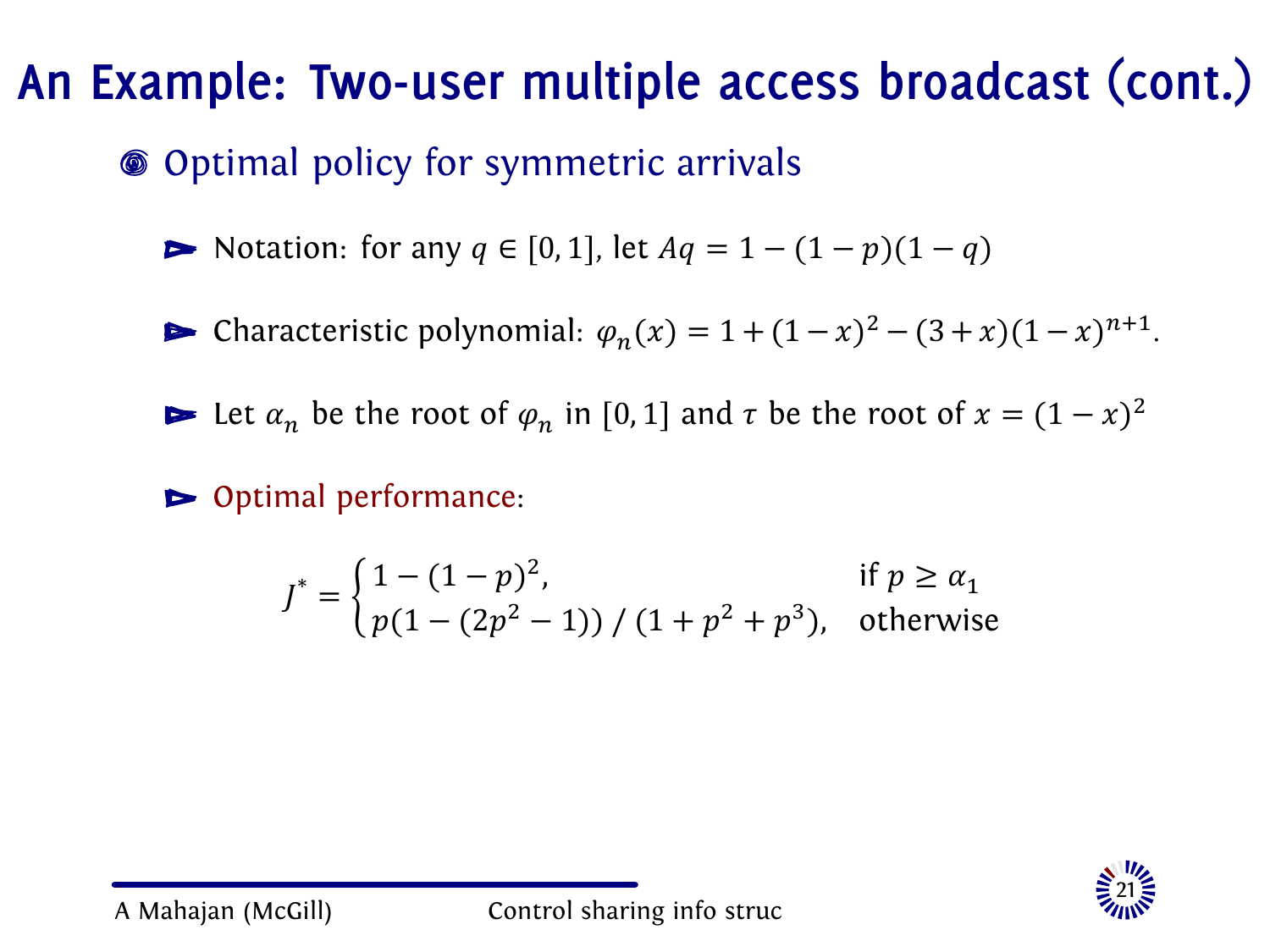#### **S** Optimal policy

 $\blacktriangleright$  When  $p > \tau$ 

$$
h^*(q^1, q^2) = \begin{cases} (1,0) & \text{if } q^1 > q^2 \\ (0,1) & \text{if } q^1 < q^2 \\ (1,0) \text{ or } (0,1) & \text{if } q^1 = q^2 \end{cases}
$$

When  $p < \tau$ , let  $n \in \mathbb{N}$  be such that  $\alpha_{n+1} < p \leq \alpha_n$ .

$$
h^*(q^1, q^2) = \begin{cases} (1, 1) & \text{if } q^1 \le A^n \text{ and } q^2 \le A^n p \\ (1, 0) & \text{if } q^1 > \max(A^n p, q^2) \\ (0, 1) & \text{if } q^2 > \max(A^n p, q^1) \\ (1, 0) \text{ or } (0, 1) & \text{if } q^1 = q^2 = 1 \end{cases}
$$

Analytic proof of optimality of the policy proposed by Hlyuchj and Gallager, 1981.